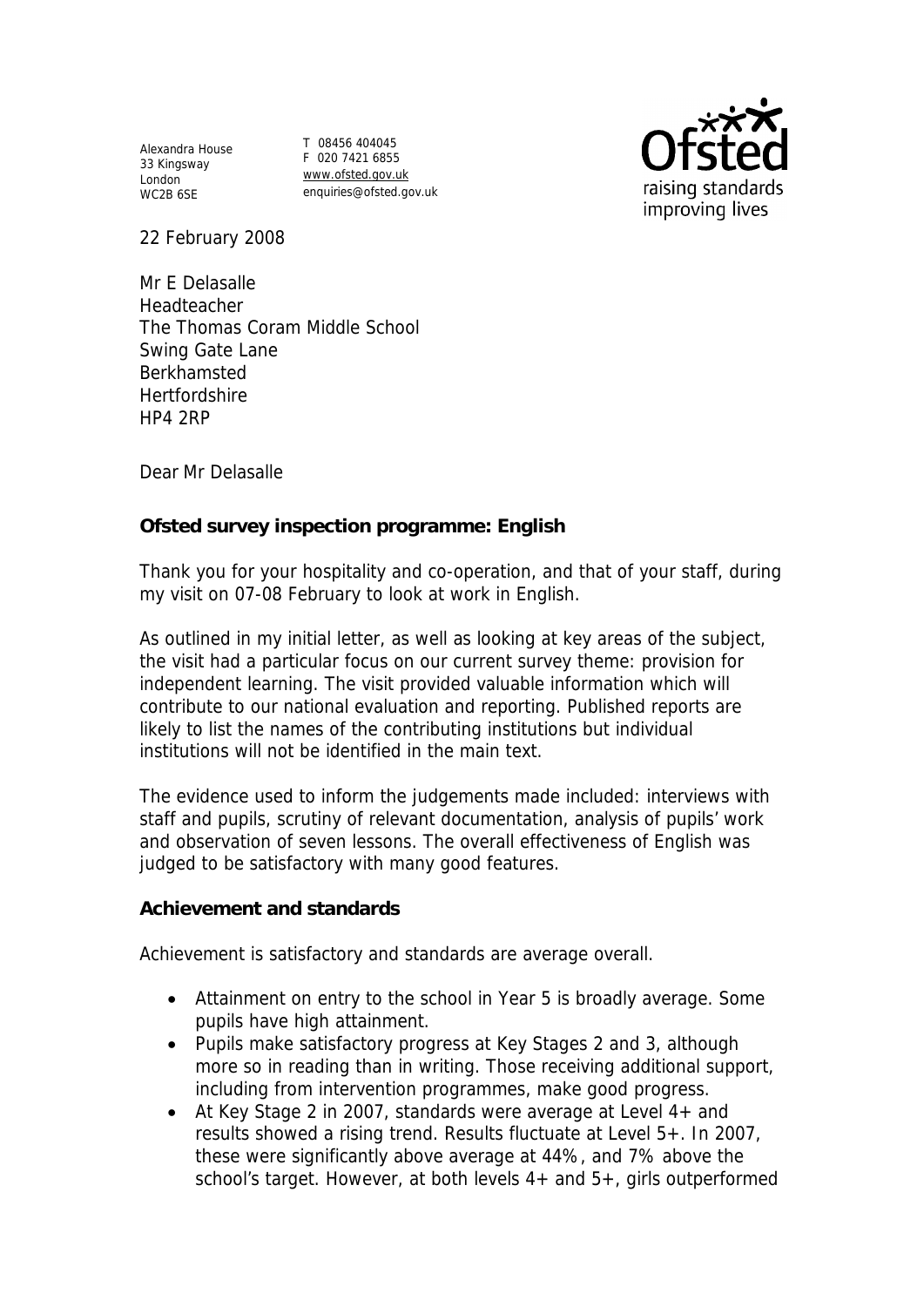boys in writing by 26%. This is being addressed well and the gap has narrowed from previous years.

- Standards of speaking and listening are good. Pupils speak with confidence and express their views clearly. They listen carefully to their teachers and to others and make good use of what has been said to inform their own contributions.
- The presentation of work is satisfactory overall.
- Provision for personal development is good. Pupils have good opportunities to participate in an active school council and in projects, to take responsibility for initiatives and to support others, for example in Year 8 as volunteer reading buddies for struggling readers at Key Stage 2. Pupils collaborate very well in pairs and groups and communicate with courtesy and respect.

**Quality of teaching and learning of English**

The quality of teaching and learning is good.

- Teachers have secure subject knowledge. Skills are taught systematically and well and good planning for lessons meets the diverse needs of learners. Good questioning and explanations probe and extend learning well.
- Lessons are interesting and challenging. A good range of strategies and well chosen resources, including some very good use of technology, drama techniques and media texts, engage pupils well.
- Pupils have good attitudes to learning. They are interested in and enjoy English.
- Opportunities for self and peer assessment are good. Marking is encouraging and supportive with good examples of written feedback to pupils on how to improve their work, but there is some inconsistency across classes.
- Support assistants provide good support for learning.

**Quality of curriculum** 

The quality of the curriculum is satisfactory.

- The curriculum encompasses national requirements, national strategies and local developments well. Cultural provision is sound.
- Careful planning assures progression, including across key stages. The recently introduced two-year accelerated Key Stage 3 curriculum is securely mapped and resourced. Pupils are coping well with the additional challenge and implications for provision at Key Stage 2 are being identified.
- Good opportunities for speaking and listening, good provision for drama, good use of media texts and a good range of enrichment activities, including for gifted and talented pupils, enhance learning.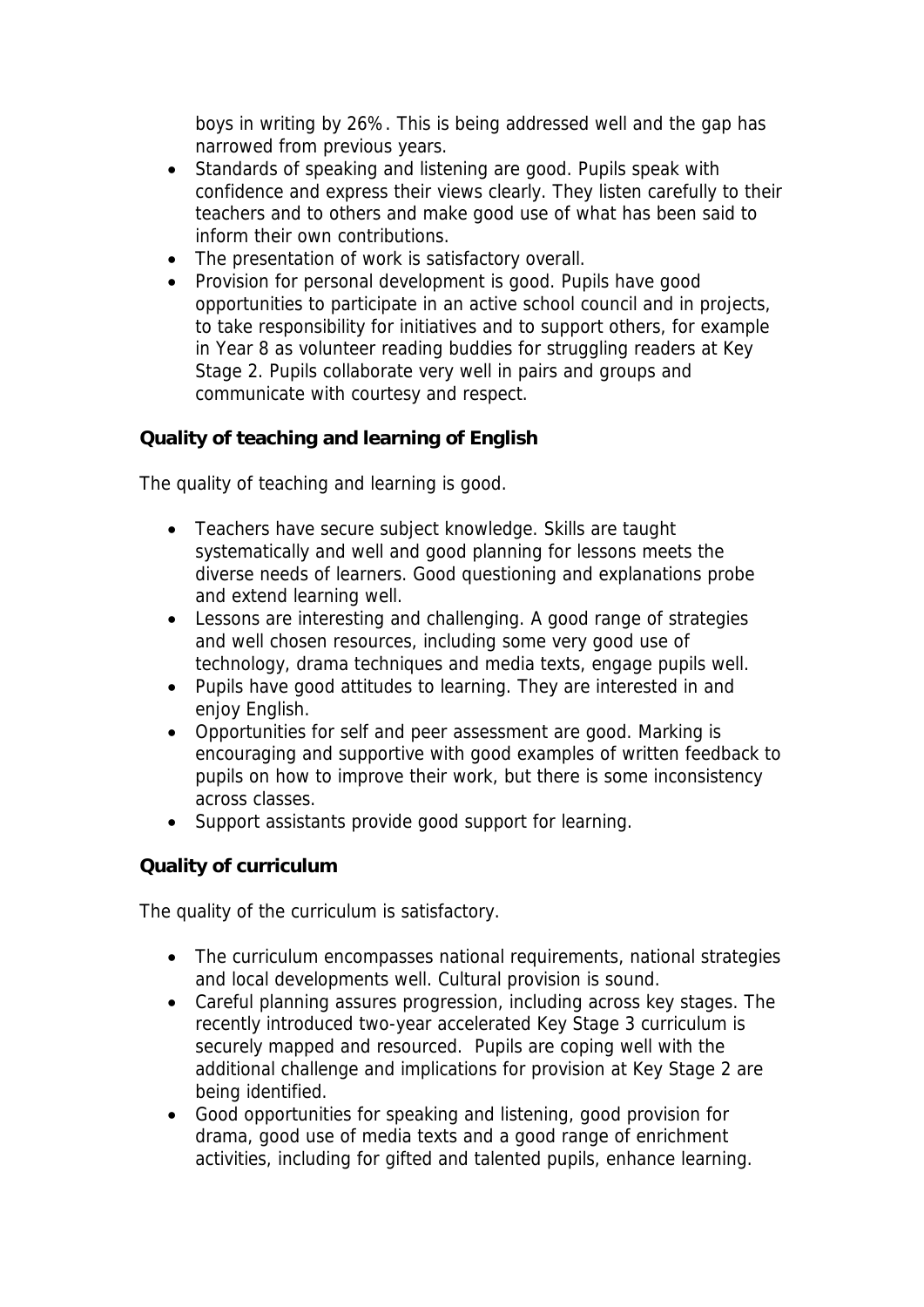• The school's policy for literacy across the curriculum reinforces the teaching of literacy well, but its impact has yet to be evaluated fully.

**Leadership and management of English**

Leadership and management are good.

- Good leadership, good investment in professional development that has improved teachers' subject knowledge, and productive partnerships with other schools and the local authority have contributed significantly to provision that is now accelerating progress and securing a rise in standards.
- The school has a clear and accurate understanding of strengths and weaknesses and a good grasp of how to improve further. Good progress has been made in English since the institutional inspection of 2006.
- Moderation of writing with other schools is informing provision well and securing consistency of teacher assessment. However, given that writing is a key priority for improvement, there are too few examples of high quality work on display as models to which pupils can aspire.
- All aspects of provision are regularly monitored and action is appropriate and well targeted. Data are used very well to systematically track the progress of pupils and this informs the setting of targets and strategies for support and intervention well.

**Provision for independent learning** 

Provision for independent learning is good.

- The school works hard to develop independence and initiative.
- Pupils gain in confidence and speak openly and well from good opportunities for speaking and listening in collaborative work, oral presentations to their peers and drama activities.
- The Learning Resource Centre, homework, and enrichment and support activities provide good opportunities for pupils to choose, read and share their own books in school.
- Pupils are helped to structure their writing well, with reasonable opportunities to choose topic and form.
- Teachers consistently encourage independent attitudes through pair and group work and in good opportunities for self and peer assessment.
- Independent learning is promoted well through research and homework tasks, and the use of information and communication technology.